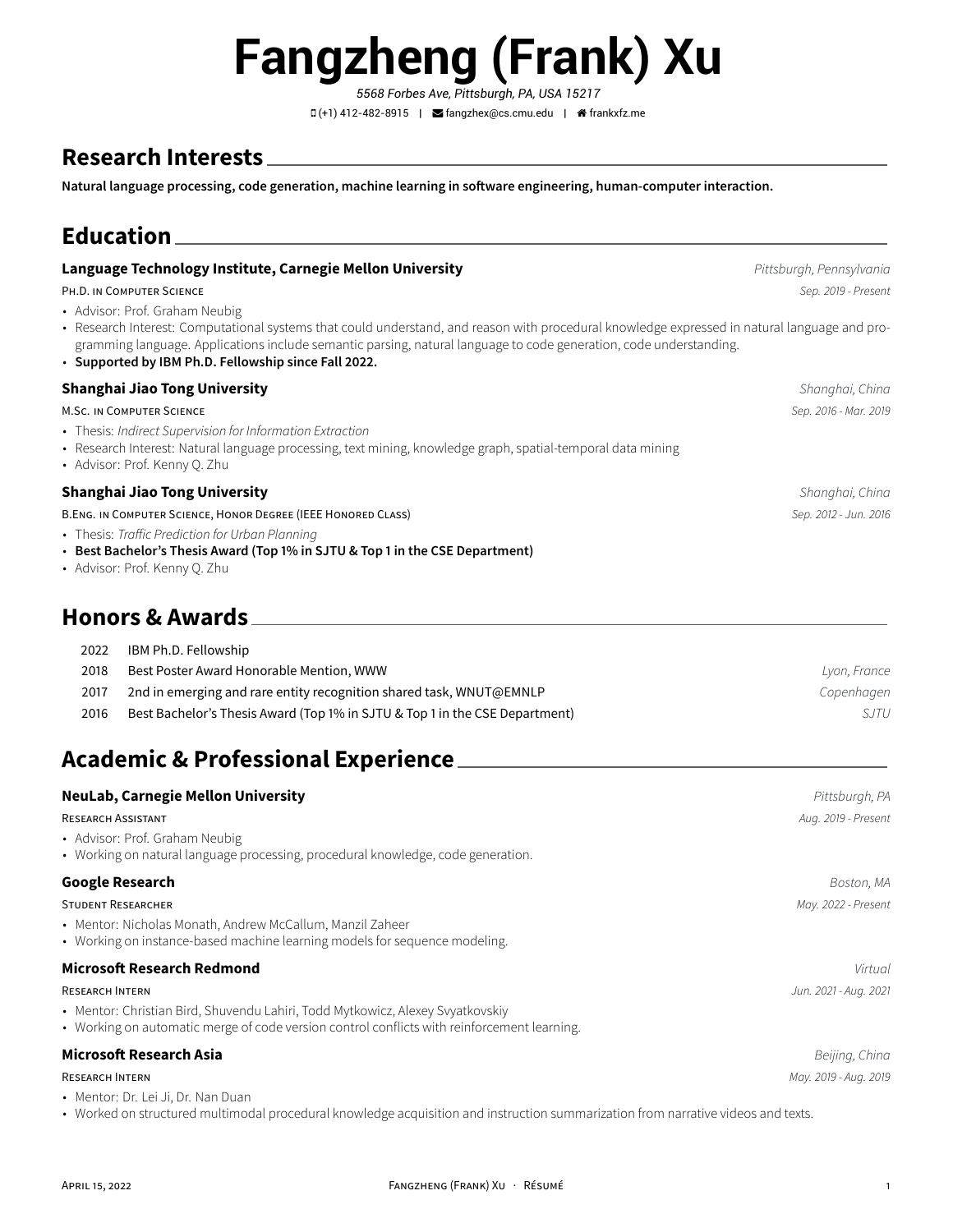#### **HCII, Carnegie Mellon University** *Pittsburgh, PA*

- Advisor: Prof. Jeffrey P. Bigham
- Worked on AI and human collaboration, enabling human by incorporating multimodal ML techniques, including NLP and CV into daily life. Help blind people perceive the world, construct knowledge and understand natural language queries with state-action graphs of user interface, help memorize and organize events from users' daily conversations, etc.

#### **ADAPT Lab, Shanghai Jiao Tong University** *Shanghai, China*

#### RESEARCH ASSISTANT *Oct. 2015 - Mar. 2019*

- Advisor: Prof. Kenny Q. Zhu
- Working on natural language processing, computational social science, information extraction, text mining, with papers published in various venues. I used to work on data mining, traffic prediction and urban computing as well.

# **Teaching Experience**

| Fall 2021 Teaching Assistant, Advanced NLP (11-711)                          | CMU.        |
|------------------------------------------------------------------------------|-------------|
| Fall 2016 Teaching Assistant, Database System Technology (SE305), in English | <i>SJTU</i> |

# **Publication**

*\* indicates equal contribution*

#### PAPERS

#### **A Systematic Evaluation of Large Language Models of Code**

Frank F. Xu, Uri Alon, Graham Neubig, Vincent J Hellendoorn. *In Deep Learning For Code (DL4C) Workshop @ ICLR*, 2022

#### **MCoNaLa: A Benchmark for Code Generation from Multiple Natural Languages**

Zhiruo Wang, Grace Cuenca, Shuyan Zhou, Frank F. Xu, Graham Neubig. *Preprint*, 2022

#### **Neuro-Symbolic Language Modeling with Automaton-augmented Retrieval**

Uri Alon, Frank F. Xu, Junxian He, Sudipta Sengupta, Dan Roth, Graham Neubig. *Preprint*, 2022

#### **Capturing Structural Locality in Non-parametric Language Models**

Frank F. Xu, Junxian He, Graham Neubig, Vincent J. Hellendoorn. *In International Conference on Learning Representations (ICLR)*, 2022

#### **In-IDE Code Generation from Natural Language: Promise and Challenges**

Frank F. Xu, Bogdan Vasilescu, Graham Neubig. *In ACM Transactions on Software Engineering and Methodology (TOSEM)*, 2021

#### **Learning Structural Edits via Incremental Tree Transformations**

Ziyu Yao, Frank F. Xu, Pengcheng Yin, Huan Sun, Graham Neubig. *In International Conference on Learning Representations (ICLR)*, 2021

#### **Data-to-Text Generation with Style Imitation**

Shuai Lin, Wentao Wang, Zichao Yang, Xiaodan Liang, Frank F. Xu, Eric Xing, Zhiting Hu. *In Findings of the Association for Computational Linguistics: EMNLP*, 2020

#### **A Benchmark for Structured Procedural Knowledge Extraction from Cooking Videos**

Frank F. Xu, Lei Ji, Botian Shi, Junyi Du, Graham Neubig, Yonatan Bisk, Nan Duan. *In Proceedings of the First International Workshop on Natural Language Processing Beyond Text @ EMNLP*, 2020

#### **Minimally Supervised Categorization of Text with Metadata**

Yu Zhang, Yu Meng, Jiaxin Huang, Frank F. Xu, Xuan Wang, Jiawei Han. *In Proceedings of 43rd International ACM SIGIR Conference on Research and Development in Information Retrieval (SIGIR)*, 2020

#### **Incorporating External Knowledge through Pre-training for Natural Language to Code Generation**

Frank F. Xu\*, Zhengbao Jiang\*, Pengcheng Yin, Bogdan Vasilescu, Graham Neubig. *In Proceedings of 58th Annual Meeting of the Association for Computational Linguistics (ACL)*, 2020

#### **How Can We Know What Language Models Know?**

Frank F. Xu\*, Zhengbao Jiang\*, Jun Araki, Graham Neubig. *In Transactions of the Association for Computational Linguistics (TACL)*, 2020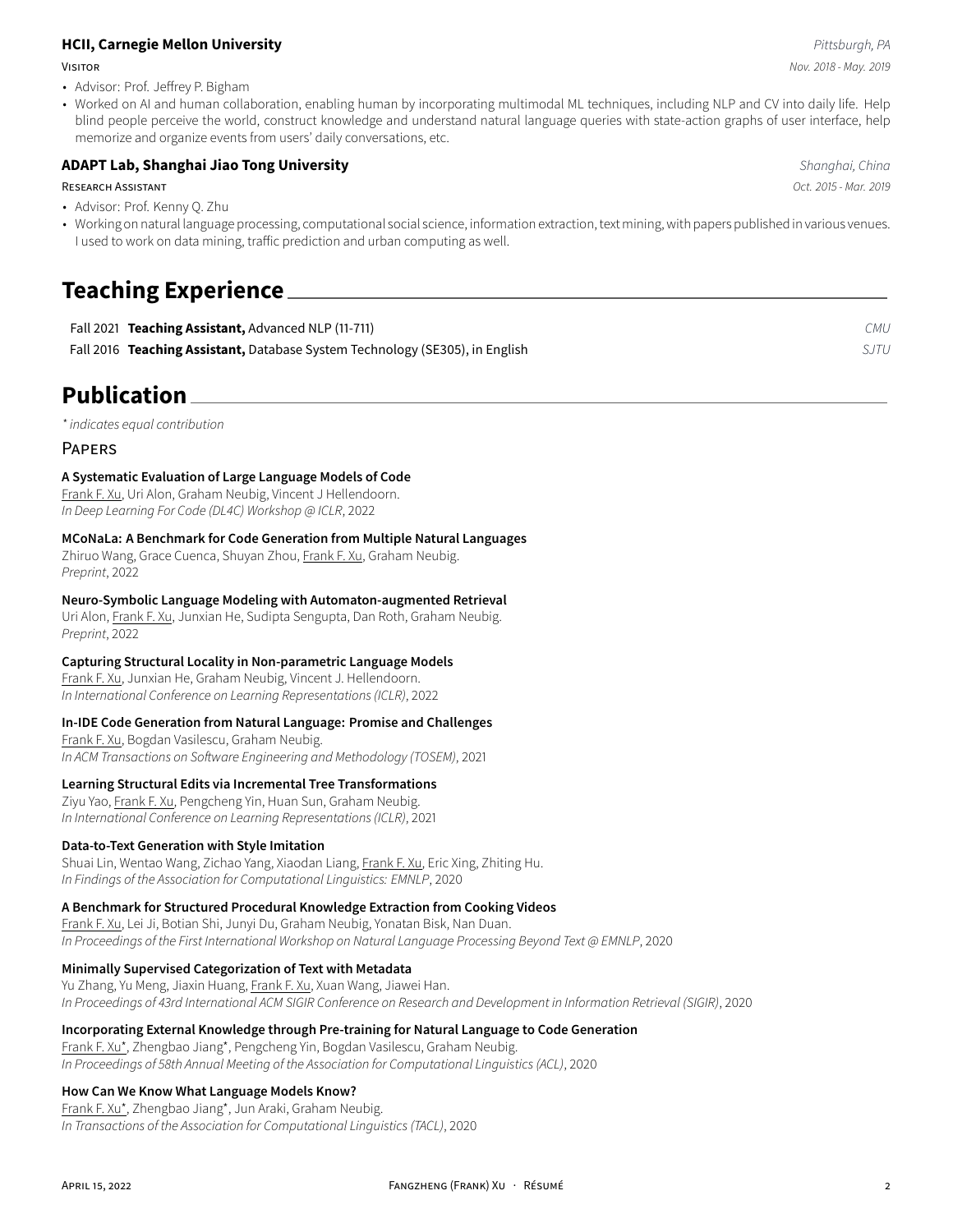#### **A Benchmark for Structured Procedural Knowledge Extraction from Cooking Videos**

Frank F. Xu, Lei Ji, Botian Shi, Junyi Du, Graham Neubig, Yonatan Bisk, Nan Duan. *In Proceedings of the First International Workshop on Natural Language Processing Beyond Text @ EMNLP*, 2020

#### **Parsimonious Morpheme Segmentation with an Application to Enriching Word Embeddings**

Ahmed El-Kishky, Frank F. Xu, Aston Zhang, and Jiawei Han. *In Proceedings of IEEE International Conference on Big Data*, 2019

#### **HiGitClass: Keyword-Driven Hierarchical Classification of GitHub Repositories**

Yu Zhang, Frank F. Xu, Sha Li, Yu Meng, Xuan Wang, Qi Li, Jiawei Han. *In Proceedings of IEEE International Conference on Data Mining (ICDM)*, 2019

#### **StateLens: A Reverse Engineering Solution for Making Existing Dynamic Touchscreens Accessible**

Anhong Guo, Junhan Kong, Michael Rivera, Frank F. Xu, Jeffrey P. Bigham. *In Proceedings of 32nd Annual ACM Symposium on User Interface Software and Technology (UIST)*, 2019

#### **AlpacaTag: An Active Learning-based Crowd Annotation Framework for Sequence Tagging**

Bill Y. Lin\*, Dong-Ho Lee\*, Frank F. Xu, Ouyu Lan, Xiang Ren. *In Proceedings of 57th Annual Meeting of the Association for Computational Linguistics (ACL Demo)*, 2019

#### **Mining Cross-Cultural Differences and Similarities in Social Media**

Frank F. Xu\*, Bill Y. Lin\*, Kenny Q. Zhu, Seung-won Hwang. *In Proceedings of 56th Annual Meeting of the Association for Computational Linguistics (ACL)*, 2018

#### **Automatic Extraction of Commonsense LocatedNear Knowledge**

Frank F. Xu\*, Bill Y. Lin\*, Kenny Q. Zhu. *In Proceedings of 56th Annual Meeting of the Association for Computational Linguistics (ACL)*, 2018

#### **ExtRA: Extracting Prominent Review Aspects from Customer Feedback**

Zhiyi Luo, Shanshan Huang, Frank F. Xu, Bill Yuchen Lin, Hanyuan Shi, Kenny Zhu. *In Proceedings of Conference on Empirical Methods in Natural Language Processing (EMNLP)*, 2018

#### **Empower Sequence Labeling with Task-Aware Neural Language Model**

Liyuan Liu, Jingbo Shang, Frank F. Xu, Xiang Ren, Huan Gui, Jian Peng, Jiawei Han. *In Proceedings of Thirty-second AAAI Conference on Artificial Intelligence (AAAI)*, 2018

#### **ReQuest: Indirect Supervision for Relation Extraction using Question-Answer Pairs**

Zeqiu Wu, Xiang Ren, Frank F. Xu, Ji Li, Jiawei Han. *In Proceedings of The 11th ACM International Conference on Web Search and Data Mining (WSDM)*, 2018

#### **Mining Cross-Cultural Differences of Named Entities: A Preliminary Study**

Frank F. Xu\*, Bill Y. Lin\*, Kenny Q. Zhu. *Presented on First Workshop on Knowledge Base Construction, Reasoning and Mining (KBCOM) at WSDM*, 2018

#### **Entropy-Based Subword Mining with an Application to Word Embeddings**

Ahmed El-Kishky, Frank F. Xu, Aston Zhang, Stephen Macke, Jiawei Han. *In Proceedings of the Second Workshop on Subword/Character LEvel Models (SCLeM) at NAACL*, 2018

#### **Open Information Extraction with Global Structure Constraints**

Qi Zhu, Xiang Ren, Jingbo Shang, Yu Zhang, Frank F. Xu, Jiawei Han. *In Proceedings of The Web Conference (WWW Poster)*, 2018 **(Best Poster Award Honorable Mention)**

#### **Commonsense LocatedNear Relation Extraction**

Frank F. Xu\*, Bill Y. Lin\*, Kenny Q. Zhu. *Presented on 6th Workshop on Automated Knowledge Base Construction (AKBC) at NIPS*, 2017

#### **Multi-channel BiLSTM-CRF Model for Emerging Named Entity Recognition in Social Media**

Frank F. Xu\*, Bill Y. Lin\*, Zhiyi Luo, Kenny Q. Zhu. *In Proceedings of the 3rd Workshop on Noisy User-generated Text (W-NUT) at EMNLP*, 2017 **(2nd place in the shared task)**

#### **Transfer Learning for Traffic Speed Prediction: A Preliminary Study**

Frank F. Xu\*, Bill Y. Lin\*, Eve Q. Liao, Kenny Q. Zhu. *In Proceedings of SmartIoT 2018 Workshop: AI enhanced IoT data processing for Intelligent Applications at AAAI*, 2018

#### **Cross-region Traffic Prediction for China on OpenStreetMap.**

Frank F. Xu, Bill Y. Lin, Qi Lu, Yifei Huang and Kenny Q. Zhu. *In Proceedings of the 9th ACM SIGSPATIAL International Workshop on Computational Transportation Science*, 2016

#### **THESIS**